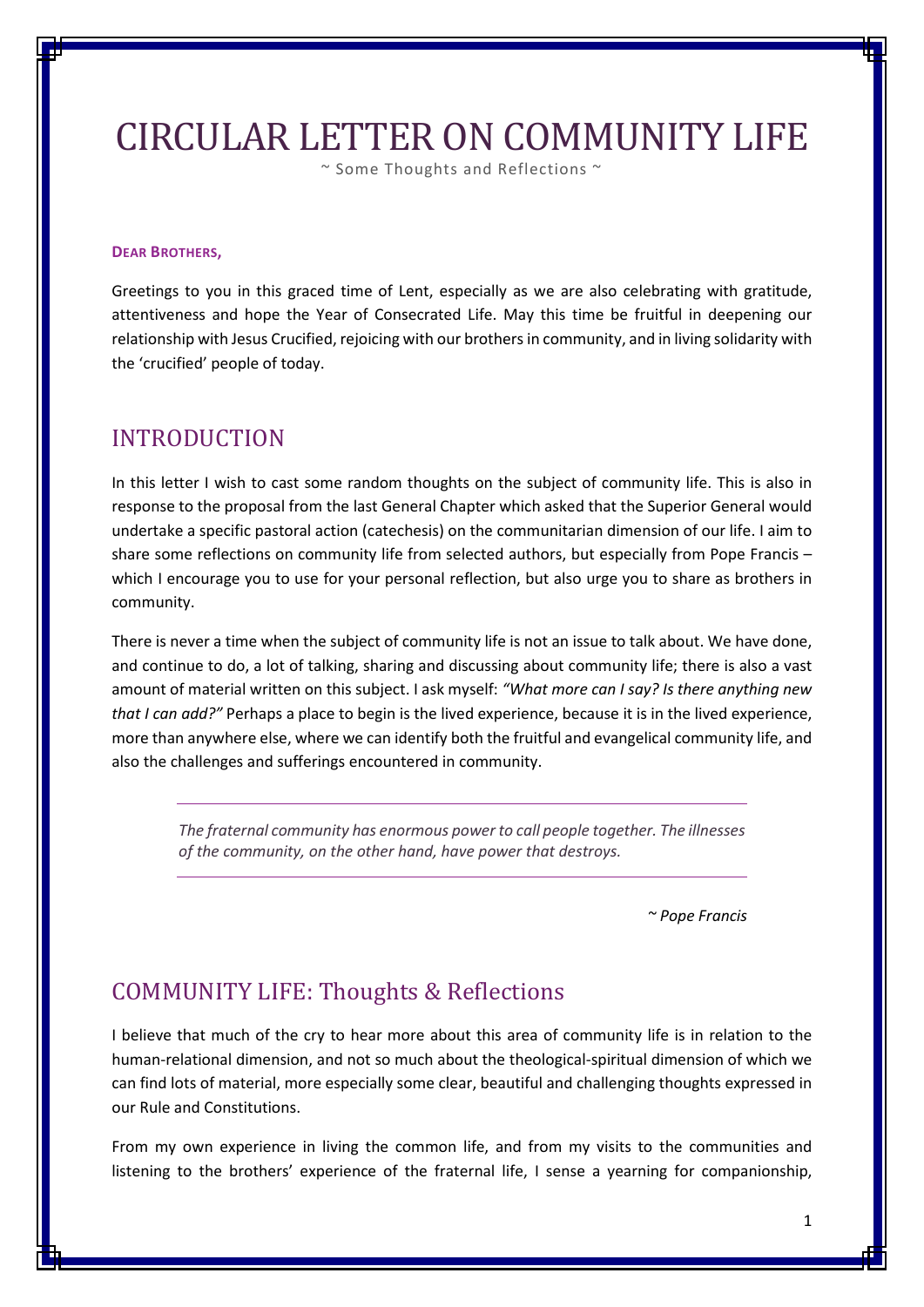acceptance, respect, harmony and working together on the one hand; but I also see and hear about loneliness, isolation, individualism, independence and excessive privacy on the other.

*Sometimes it is easier to hear the cries of poor people who are far away than it is to hear the cries of our brothers and sisters in our own community. There is nothing very splendid in responding to the cry of the person who is with us day after day and who gets on our nerves. Perhaps too we can only respond to the cries of others when we have recognized and accepted the cry of our own pain.*

#### *~ [Jean Vanier,](https://www.goodreads.com/author/show/123458.Jean_Vanier) [Community](https://www.goodreads.com/work/quotes/2512264) And Growth*

In some instances, our communities are compared to 'boarding houses' – bodies living, praying, eating together, going out to work and returning to sleep. There is no communion! In fact some religious have re-defined "common life" in such a way that it may be understood to include religious who live alone for the sake of their ministry but come together regularly for mutual support. They claim to find more sincere communion with their brothers and sisters in this way. Is it a case of *"absence makes the heart grow fonder?"*

Pope Francis emphasises the 'spirituality of communion' as "a way of being" for religious and to be lived in community life:

*Communion is lived first and foremost within the respective communities of each Institute. To this end, I would ask you to think about my frequent comments about criticism, gossip, envy, jealousy, hostility as ways of acting which have no place in our houses. This being the case, the path of charity open before us is almost infinite, since it entails mutual acceptance and concern, practicing a communion of goods both material and spiritual, fraternal correction and respect for those who are weak … it is the "mystique of living together" which makes our life "a sacred pilgrimage". We need to ask ourselves about the way we relate to persons from different cultures, as our communities become increasingly international. How can we enable each member to say freely what he or she thinks, to be accepted with his or her particular gifts, and to become fully co-responsible?*

In an address at a symposium on Apostolic Religious Life, Sr Sara Butler of the Missionary Servants of the Most Blessed Trinity said:

*Common life is prescribed not simply for reasons of convenience and economy, nor even for mutual support in ministry, but because it manifests our communion in Christ. By our consecration, we share the same traditions, spirituality, apostolic purpose, resources, and constitutions. Our sisterly or brotherly communion announces that persons who love God are able to love and sustain each other, accept one another's gifts and limitations, share joys and sorrows – despite differences in age, race, language, nationality, culture, temperament, and ministerial competence. Because the asceticism of community life demands love, forgiveness, patience, and mutual self-giving, it contributes to growth in holiness.*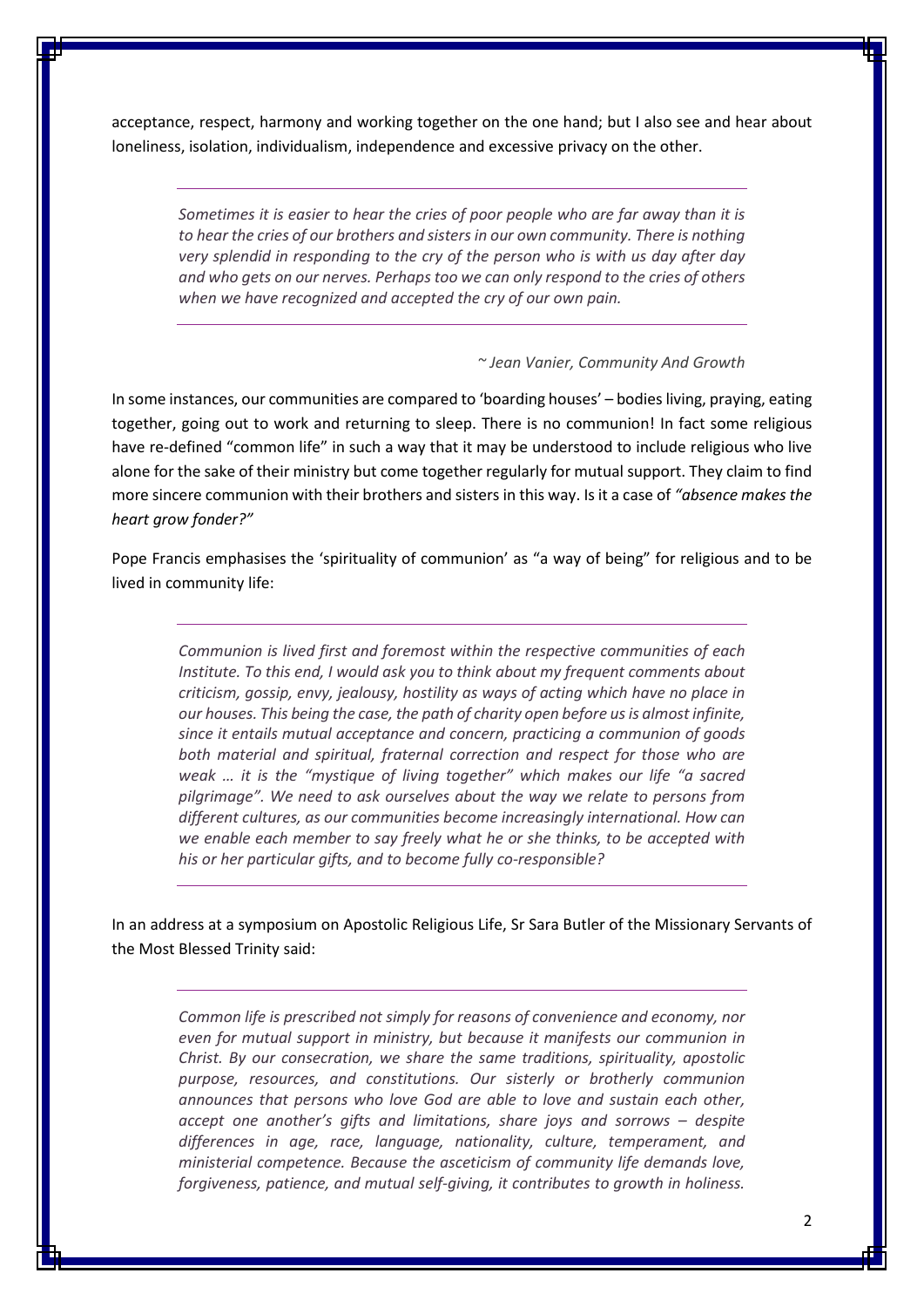*Vowed life, in fact, has serious consequences chiefly for those who live together. In an age of exaggerated individualism, community life is truly a prophetic sign. By living together, even at great cost, religious are able to bear striking witness to the Trinitarian mystery of self-emptying love.*

We must not underestimate the witness value of our community life. Religious are asked to be witnesses of the humanising power of the Gospel through a life of brotherhood. Especially when divisions, breakdowns, conflicts, discrimination, prejudice, exclusion and individualism are such a reality of society and the world today, religious persons living in community together with those whom we did not choose, can be a witness to the values of unity, difference, harmony, acceptance, inclusion and cooperation for a common purpose. We bear witness to *"the Christian community founded on the love of Christ, who by His Cross, 'tore down the wall of separation' and made all one people." (Const. #26)*

Pope Francis encourages us:

*In these days when fragmentation justifies widespread sterile individualism and when the weakness of relationships breaks up and ruins the care of the human person, we are invited to humanize community relationships, to encourage communion of heart and spirit in the Gospel sense, because "there is a communion of life among all those who belong to Christ. It is a communion that is born of faith" that makes "the Church, in her most profound truth, communion with God, intimacy with God, a communion of love with Christ and with the Father in the Holy Spirit, which extends to brotherly communion".*

As it is our vocation and call *"to live the fullness of Christian love in an evangelical community" (Const. #25)*, we reflect on the invitation of Pope Francis that this be characterised by 'joy' which is confirmed in the experience of community life:

*Since we are witnesses of a communion beyond our vision and our limits, we are called to wear God's smile. Community is the first and most believable gospel that we can preach. We are asked to humanise our community. "Build friendship between yourselves, family life, love among you. May the monastery not be a Purgatory but a family. There are and there will be problems but like in a family, with love, search for a solution with love; do not destroy this to resolve that; do not enter competitions. Build community life, because in the life of a community it is this way, like a family, and it is the very Holy Spirit who is in the middle of the community. […] And community life always with a big heart. Let things go, do not brag, be patient with everything, smile from the heart. And a sign of this is joy".*

One of the sad facts of our community life is to find brothers who have lived, and continue to live with past hurts and unresolved conflicts experienced with their fellow brothers. Sometimes their life is rooted in bitterness and while they may celebrate the sacraments and preach reconciliation to others, yet they cannot bring themselves to forgive the brother they are living with in the community of the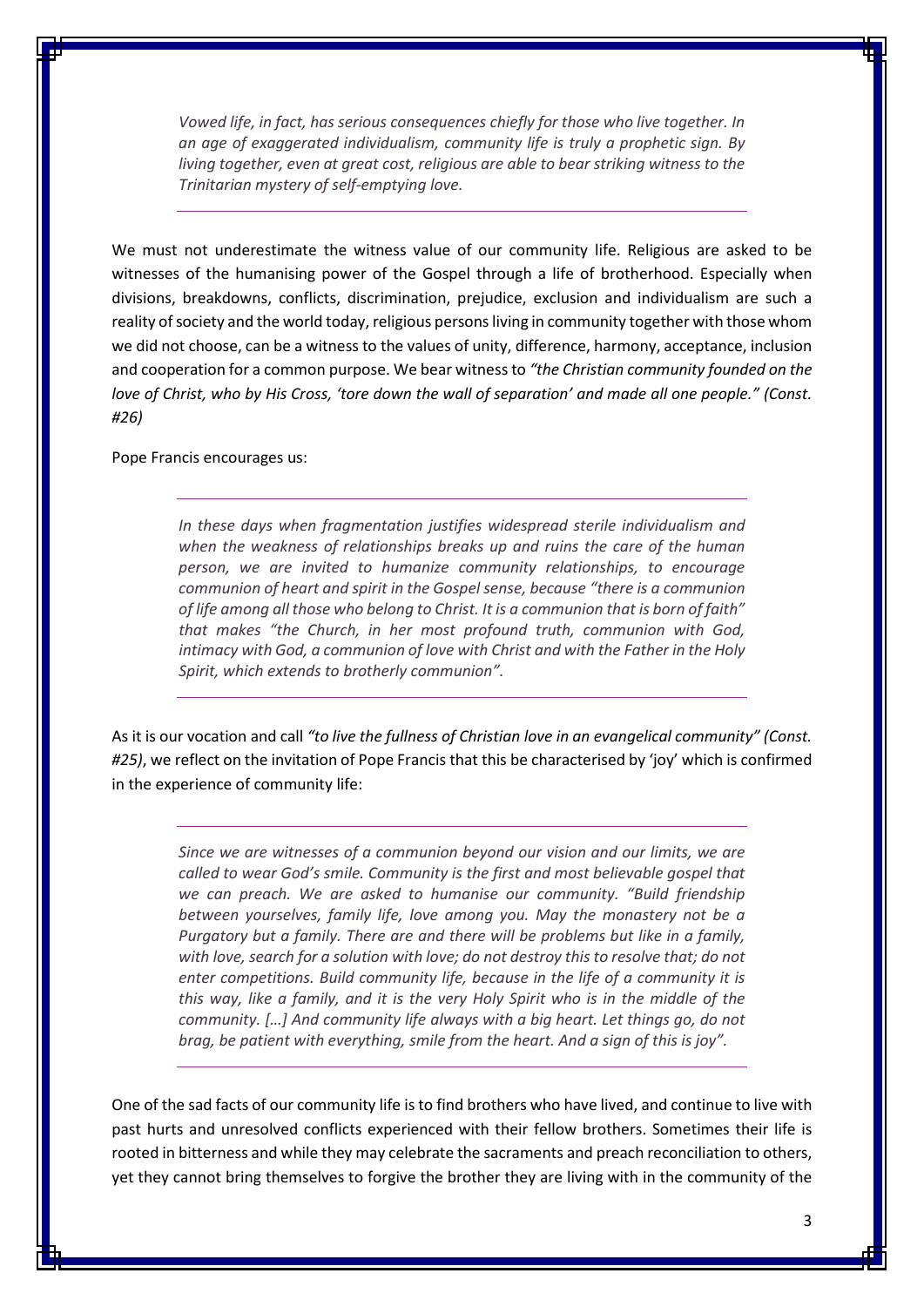house or the Province. This can have an overall negative and heavy atmosphere for everyone and does stifle joy and good communication. It also encourages people to make rash negative judgements and engage in unhelpful conversations filled with cynicism and sarcasm. Superiors, both Local and Major, must be attentive to this and confront particular situations with respect and charity.

#### Pope Francis says:

*…you are challenged to become "experts" in divine mercy precisely through your life in community. From experience I know that community life is not always easy, but it is a providential training ground for the heart. It is unrealistic not to expect conflicts; misunderstandings will arise and they must be faced. Despite such difficulties, it is in community life that we are called to grow in mercy, forbearance and perfect charity.*

#### He further urges:

*Pray, pray for all the members of the community, but pray especially for those with whom I have problems or for those to whom I don't wish well, because to not wish a person well sometimes is a natural thing, instinctive, but pray: and the Lord will do the rest.*

#### Speaking of the community as a place of healing and growth, Jean Vanier writes:

*The wound in all of us, and which we are all trying to flee, can become the place of meeting with God and with brothers and sisters; it can become the place of ecstasy and of the eternal wedding feast. The loneliness and feelings of inferiority which we are running away from become the place of liberation and salvation.*

*There is always warfare in our hearts; there is always a struggle between pride and humility, hatred and love, forgiveness and the refusal to forgive, truth and the concealment of truth, openness and closedness. Each one of us is walking in that passage towards liberation, growing on the journey towards wholeness and healing.*

*. . . We must not fear this vulnerable heart, with its closeness to sexuality and its capacity to hate and be jealous. We must not run from it into power and knowledge, seeking self-glory and independence. Instead, we must let God take his place there, purify it and enlighten it. As the stone is gradually removed from our inner tomb and the dirt is revealed, we discover that we are loved and foraiven: then under the power of love and of the Spirit, the tomb becomes a womb. A miracle seems to happen.*

*~ [Jean Vanier,](https://www.goodreads.com/author/show/123458.Jean_Vanier) [Community And Growth](https://www.goodreads.com/work/quotes/2512264)*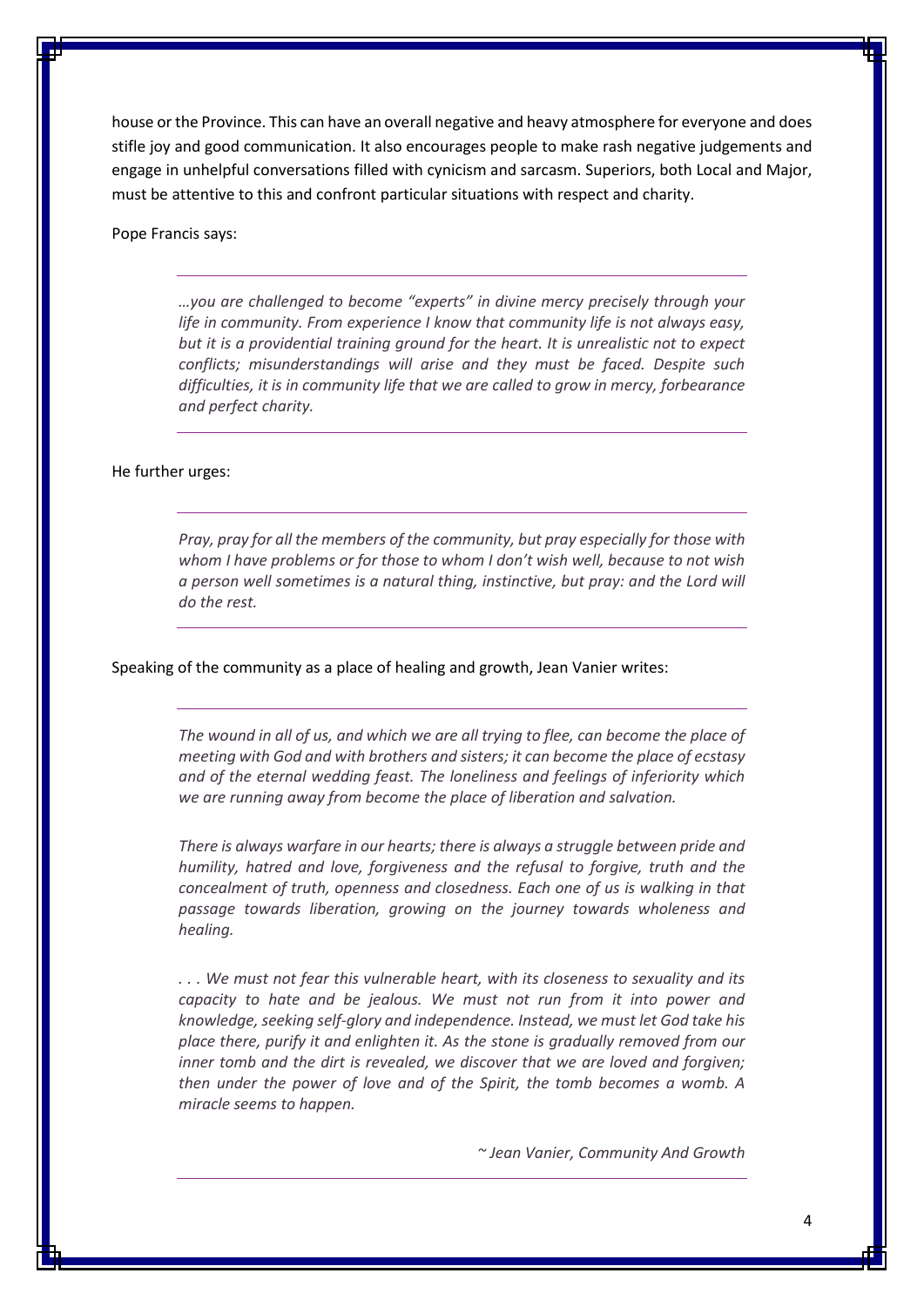Finally, we need to make greater efforts in community life to truly get-to-know one another. In order for this to happen, we must be prepared to give time to the other, to listen to their story with respect, and to hear their experiences in life which have been both life-giving and also those which have left scars that need continued healing through our fraternal care, acceptance, understanding and tenderness.

*Brotherhood is a delicate thing…This is how we should treat brothers: with Eucharistic tenderness. We need to caress conflicts…Tenderness does us good. Eucharistic tenderness does not mask conflict but rather helps us to confront it like people.*

*~ Pope Francis*

## **CONCLUSION**

What I have shared in this letter is basically some random thoughts about community life, backed up by some helpful reflections from various authors to encourage, inspire and assist us in growing in brotherhood and giving joyful witness of Christian love in evangelical communities.

I am certainly no more an expert in community life than any one of you and I am very aware of the limitations of what is presented through this letter. However I am offering you these thoughts and reflections on particular aspects of community life, strongly urging every community through the responsibility of the Local Superior (with the encouragement of the Major Superior) to make time during this Lenten season to share about this area of our life, in relation to greater genuineness and growth of your particular community.

As we each reflect on our personal and communal desires to encounter Jesus in a deeper way this Lent, and as we respond genuinely to the grace of conversion gifted us by our merciful Father, let us walk this journey without fear, but with great trust and confidence strengthened by the compassion of our brothers and the tenderness of our God.

Mypo, 4

**FR. JOACHIM REGO, C.P.** Superior General

SS. Giovanni e Paolo, Rome Ash Wednesday 18 February 2015